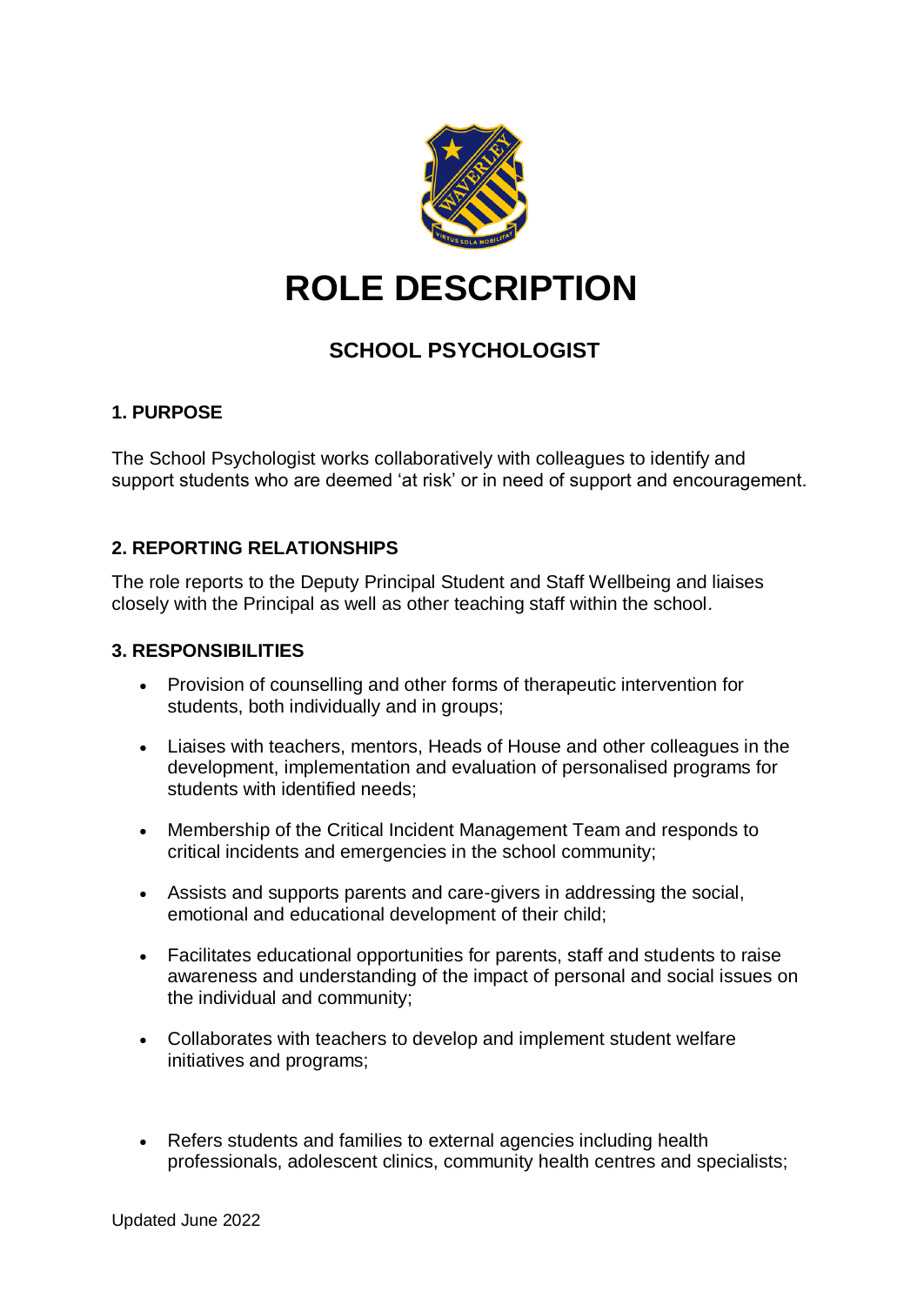- Provides a link to external agencies and other providers between the school, families and students;
- Liaises with external agencies and health practitioners to develop and implement school based support strategies for students;
- Monitors and supports students undergoing external counselling and liaises with external counsellors when necessary;
- Supports the Principal and teachers in providing comprehensive pastoral support services for students and their families;
- Collaborates with colleagues to identify students "at risk" and to develop appropriate interventions for such students;
- Conducts individual behavioural, emotional, psychological and educational assessments; Maintain professional case records and documentation;
- Implements a system of regular follow-up with students;
- Ensures that the Principal is kept informed of relevant student wellbeing matters;
- Complies with relevant legislation, including Child Protection and other legislation for the safety and wellbeing of students and staff;
- Ensures mandatory reporting procedures are implemented;
- Maintains a professional network and engages in ongoing professional learning.

# **4. REQUIREMENTS**

It is a requirement that the Psychologist is loyal to the ethos of the College and the Edmund Rice Charter and will demonstrably enact College Policies and support the Executive and Head of College.

#### **Knowledge and experience**

- Relevant degree in Psychology.
- Registered psychologist with APRHA.

#### **Practical and specialist skills**

- Skills in working with young people.
- High computer literacy in a Mac environment.

#### **Competencies**

Updated June 2022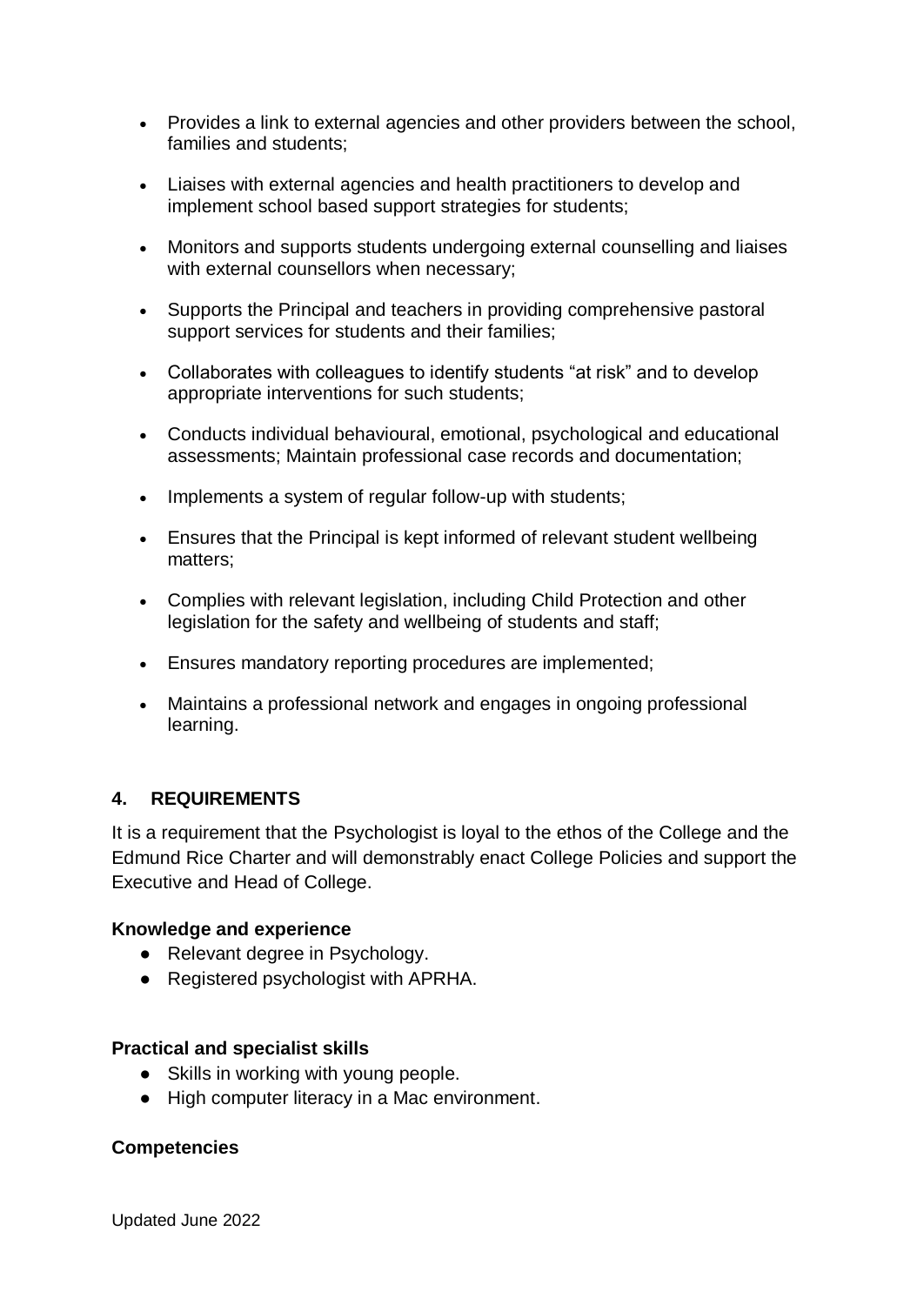#### **Accountable**

Delivers on commitments, takes responsibility for actions, decisions and outcomes and ensures the same of others.

# **Attention to Detail**

Thoroughness in completing all tasks with high concern for accuracy, quality and doing things properly. Follows established procedures where applicable.

# **Commitment**

Dedicated to a course of action, believes in the value of own contribution to Waverley College, and makes the extra effort for the school.

#### **Communication**

Exchanges thoughts, opinions, ideas, messages and information through speech, writing or behaviour. Expresses information and ideas clearly and effectively.

#### **Continual Learning**

Grasps the essence of new information, develops new knowledge and acquires new technical and business capabilities through selfdevelopment and seeking feedback from others. Recognises own strengths and weaknesses and pursues opportunities to develop.

# **Embraces diversity**

Establishes and maintains a motivated and efficient work environment where people of diverse backgrounds are represented, valued and respected.

#### **Integrity**

Ability to maintain social, organisational and ethical values in all work activities. Displays a consistent set of principles.

#### **Interpersonal skills**

Ability to manage relationships and interactions with other individuals or groups. Considers and responds appropriately to the needs, feelings, and capabilities of different people in different situations.

# **Planning & Organising**

Uses time effectively and has the ability to successfully break project/job requirements down into tasks, establish objectives, milestones and frameworks in order to deliver results.

# **Responsible**